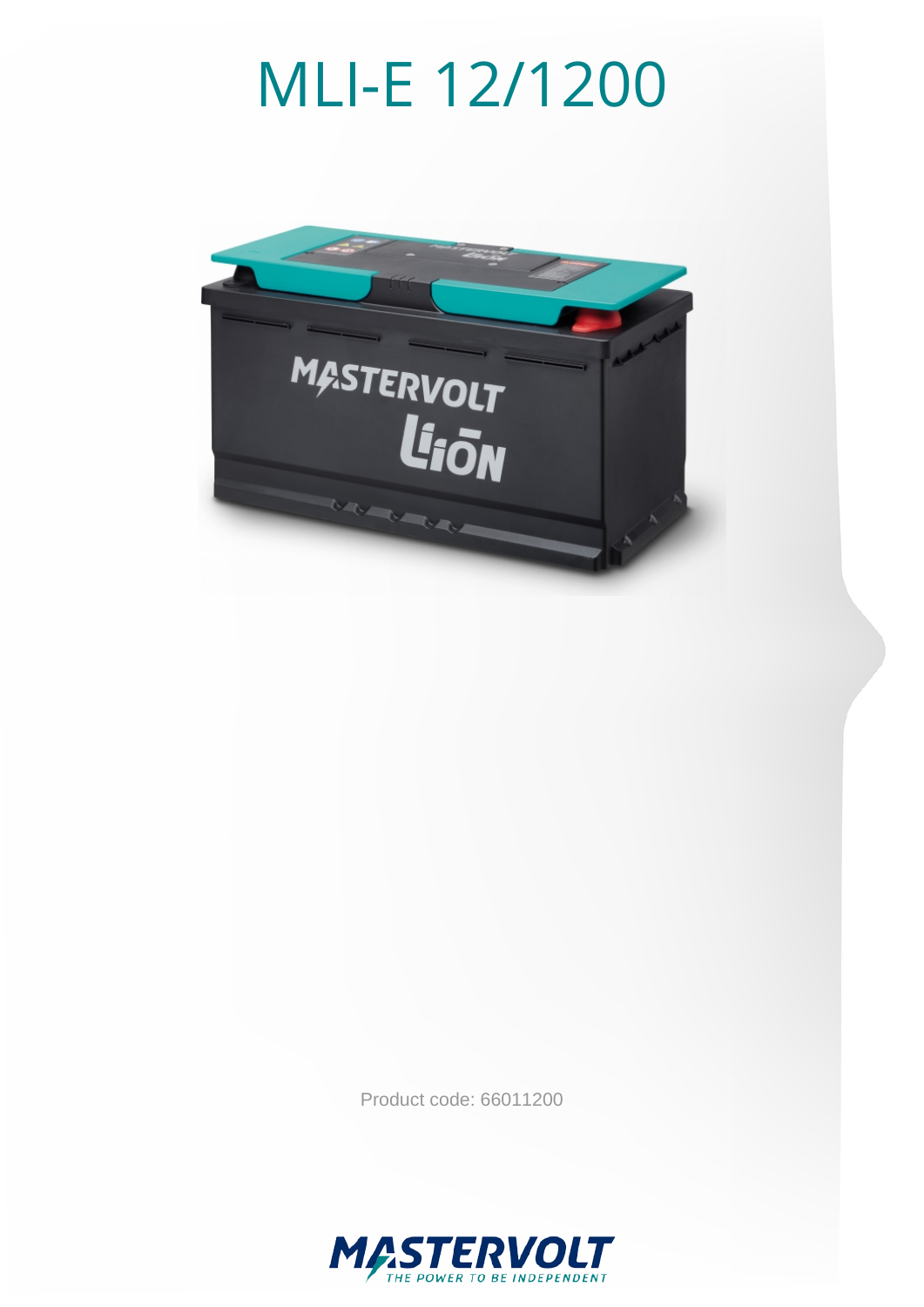The Mastervolt MLI-E Lithium Ion battery closes the gap between the very compact MLS battery and the successful high capacity MLI Ultra series. The MLI-E is ideal for applications where long lifespan, light weight, fast charging and compactness are key. Its practical form factor makes the MLI-E perfectly suitable for mobile applications.

### **Compact, maintenance free power, ideal for mobile applications**

Lithium Ion has many advantages over lead-acid. The MLI-E saves up to 70 % in space and weight, recharges in less than an hour, and deep cycles 5.000 times easily, which is up to 10 times longer than lead-acid batteries. The MLI-E can replace a 180-200 Ah lead-acid battery. Also, for the MLI-E the extremely safe Lithium Ion (LiFePO4) chemistry is used.

No external safety relay is needed. The MLI-E is protected against overcharging, deep discharging and overheating and comes with an integrated electronic safety switch. With its plastic case, the MLI-E is a straight-forward replacement for most lead-acid batteries.

LED indicators inform you about the actual status of your battery. Of course, the MLI-E is provided with integrated battery monitoring, including information about state of charge and time remaining. For optimal integration in both mobile and maritime power systems, both NMEA2000 / CZone and CANopen protocols are supported. Needless to say, the MLI-E fits perfectly into a MasterBus system, when combined with our system monitor EasyView 5\*. And last but not least: hands-on monitoring is available, using Bluetooth and a mobile app.

### **Features**

- · Very long lifespan, maintenance free.
- · Fast charging and discharging, fully charged within an hour.
- · Straight-forward replacement for most existing lead-acid batteries (EqPb: 200 Ah).
- · Compact, practical size.
- · Extremely safe Lithium Ion chemistry (LiFePO4).
- · Integrated safety switch for quick and easy installation.
- · High performance even under harsh conditions.
- · High efficiency and low self-discharge.
- · Integrated battery monitoring for reliable battery status information.
- · System integration via NMEA2000 / CZone, CANopen or MasterBus (via EasyView 5\*).
- · Monitoring via Bluetooth app possible.

### **Applications**

Its size, weight, tough case and resistance to shocks makes the MLI-E ideal for mobile applications. Other applications range from marine, infrastructure, off-grid to industrial applications.

\* Max. two MLI-E batteries per EasyView 5. Refer to manual for details.